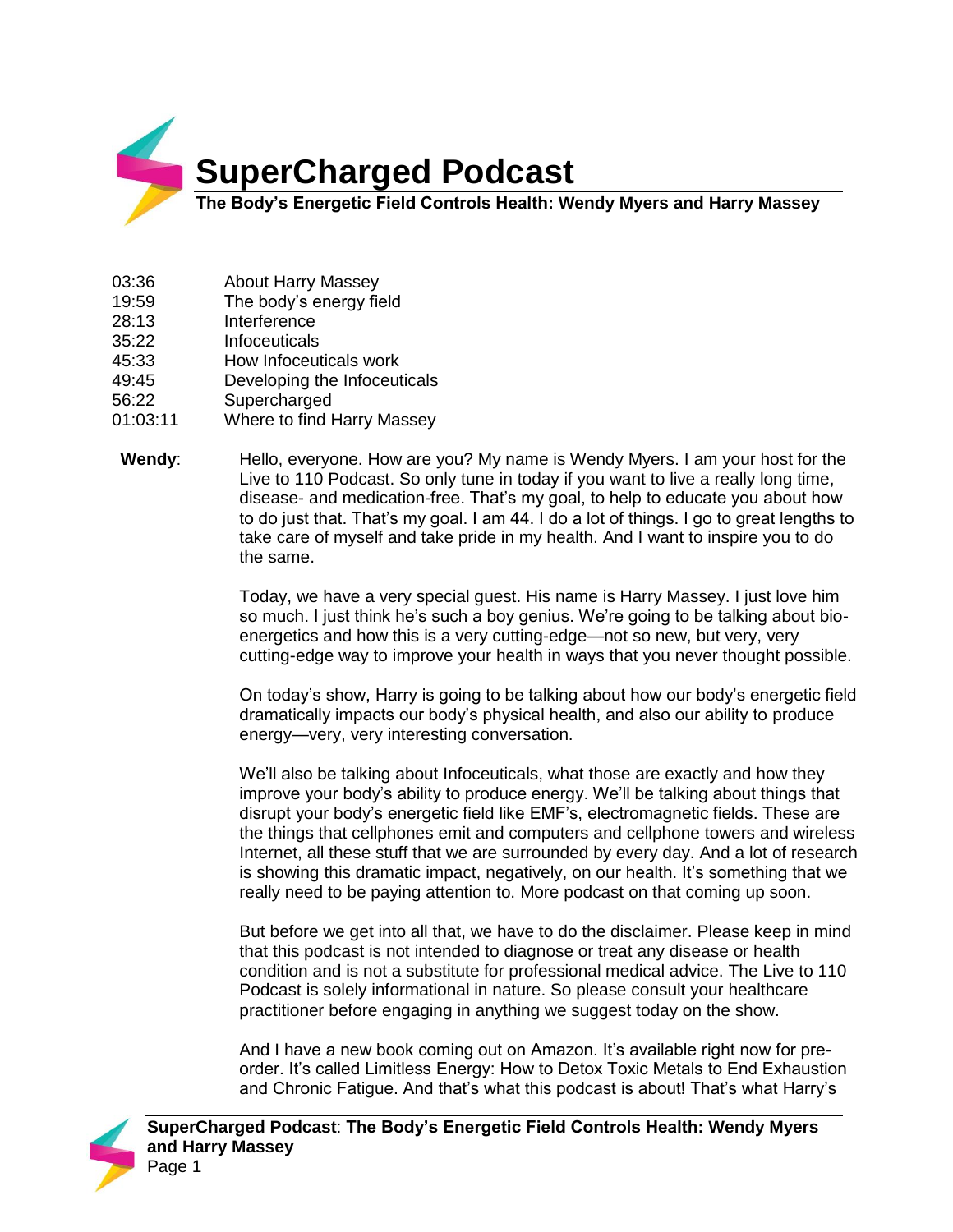big message is: How do we get more energy? How do we increase energy in our body? And it's not by taking stimulants. It's about reducing toxins. It's about getting into the sun. It is about doing so many different things naturally to improve energy production in the body— and remove the blockages to energy production.

And toxic metals are one of those blockages interfering in your mitochondria's ability to produce ATP which is your energy (it's what your body uses for energy). So, go check it out at Amazon.com, Limitless Energy, #LimitlessEnergy.

00:03:36 Today's guest, Harry Massey, his story is incredible, very inspirational for anyone dealing with long-term severe illness or overcoming other kinds of seriously challenging circumstances. Just briefly, Harry was sick with serious chronic fatigue syndrome all through his twenties; four of those years, he was bedridden; for six years, completely house-bound.

> Harry, being the extremely determined person he is, tried many different things in his recovery including nutrition, naturopathy, fasting, Gerson therapy and other biochemical approaches that you can think of. He eventually fully recovered after discovering energy medicine and studying quantum biology.

After 10 years of illness, this is what Harry went on to do. He went on to be a successful entrepreneur and the CEO of NES Health, an energy medicine company he co-founded with Peter Fraser where they had created an energy field testing and treating device which is the highest selling in Germany and the home of that type of technology.

He became a published author, writing, Decoding the Human Body Field: the New Science of Information as Medicine.

He went on to make the award-winning film, The Living Matrix movie which educated people about how the body field can influence health. Then he went on to make the full-length documentary film, Choice Point, where he interviewed luminaries like Sir Richard Branson, Bishop Desmond Tutu and Barbara Marx Hubbard, exploring approaches to solving some of the world's largest problems. He has a new movie currently being made called Supercharged which looks at how top performers have been able to transform themselves from lethargy to having abundant energy for life.

You can go watch Harry's movie at the SuperchargedMovie.com. I highly recommend it. He basically went from bed-bound to conquering the world as the CEO of a world-wide bioenergetic company. He has come a long, long way. And I'm so thrilled to have him today on the podcast.

Harry, thank you so much for coming on the show.

Harry: Hi, Wendy. It's great to be on your podcast. I'm really looking forward to it.

**Wendy:** So, why don't you tell us your story in your own words and your struggle with chronic fatigue?

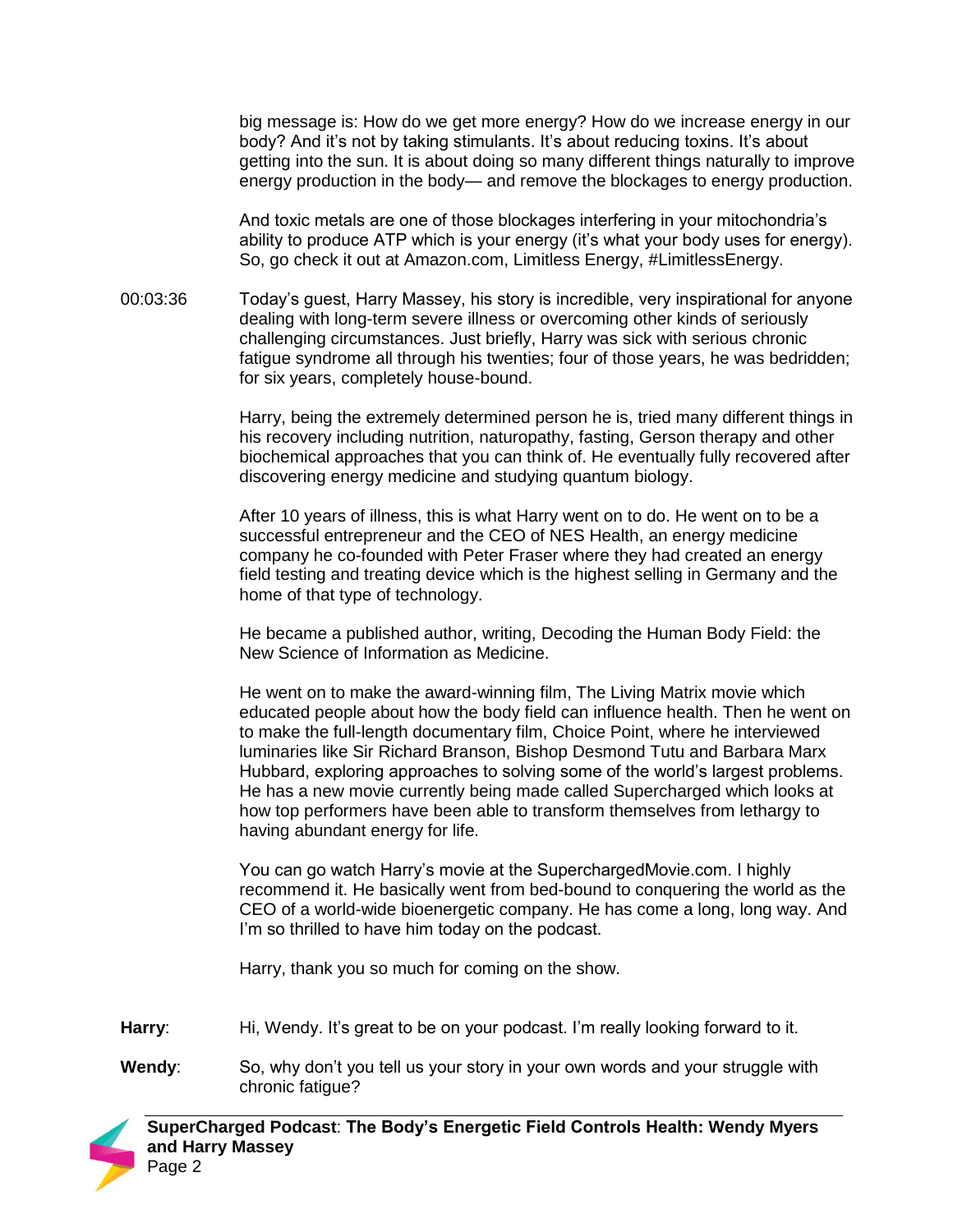**Harry:** Sure! Well, I was basically bed-bound for around 10 years between the age of 21 and 31. And basically, what happened, I was just finishing up university, and I ended up getting some sort of viral infection along with actually some emotional trauma.

> It was a bit of a cycle where I was a bit hedonistic and [over-passive]. And after about a year of this hedonistic and also getting some sort of viral infection, I was getting increasingly and increasingly tired until, really, at the end of that year, I was basically so exhausted that it didn't matter, I could have a cup of coffee and it wouldn't have any effect on me at all.

> And by that point, I basically applied for a job in London. I've been fired from a job because I had too many sick days. I had 20 days off from the first two months. I thought to myself, "Well, that's fine. I'll stop taking any drugs. I'll stop having coffee." I used to smoke. I gave absolutely everything up.

I go out to be out. I cured myself with fresh air and exercises, and basically, I'd just go rock climbing and mountaineering. I did that for a couple of months, but I did it in the most exhausted state you could possibly imagine. And by the end of it—I remember this one period where I was exhausted after climbing up a mountain, I got into a tent in the end, and I couldn't get out of the tent. I was in that tent for seven days. And all I had was a big bowl of water and some dried bananas. I just fed myself on dried bananas.

And then, eventually, I summoned up the energy to try and get back to England. I drove all the way back from Southern France (through Northern France back to England). But I had to stop every half an hour to basically fall asleep at the side of the highway and then get back in the car and get back home.

That really was the beginning of, I guess you would say, full chronic fatigue. I really didn't know what to do. I tried all sorts of different things.

Obviously, the first thing you do is go to the doctor's. They run all sorts of tests on you. They really didn't know. This is the conventional NHS in England. They didn't really have a clue what was wrong. They knew that something was wrong with my immune system, but outside of that, they didn't know.

I then tried all sorts of small alternative and nutritional approaches. I qualified as a nutritionist part-time while I was ill. But that didn't really get me anywhere either.

I did something a bit extreme. I went and did a 30-day water fast. I really don't recommend anyone does this, but I went off to South Africa because I've heard a number of people have been cured from chronic fatigue through fasting. I was an extreme person, so I took it to an extreme level. We went out there, and I lost about a third of my body weight.

But what was quite disgusting is I passed a bucketful of parasites which was lovely.

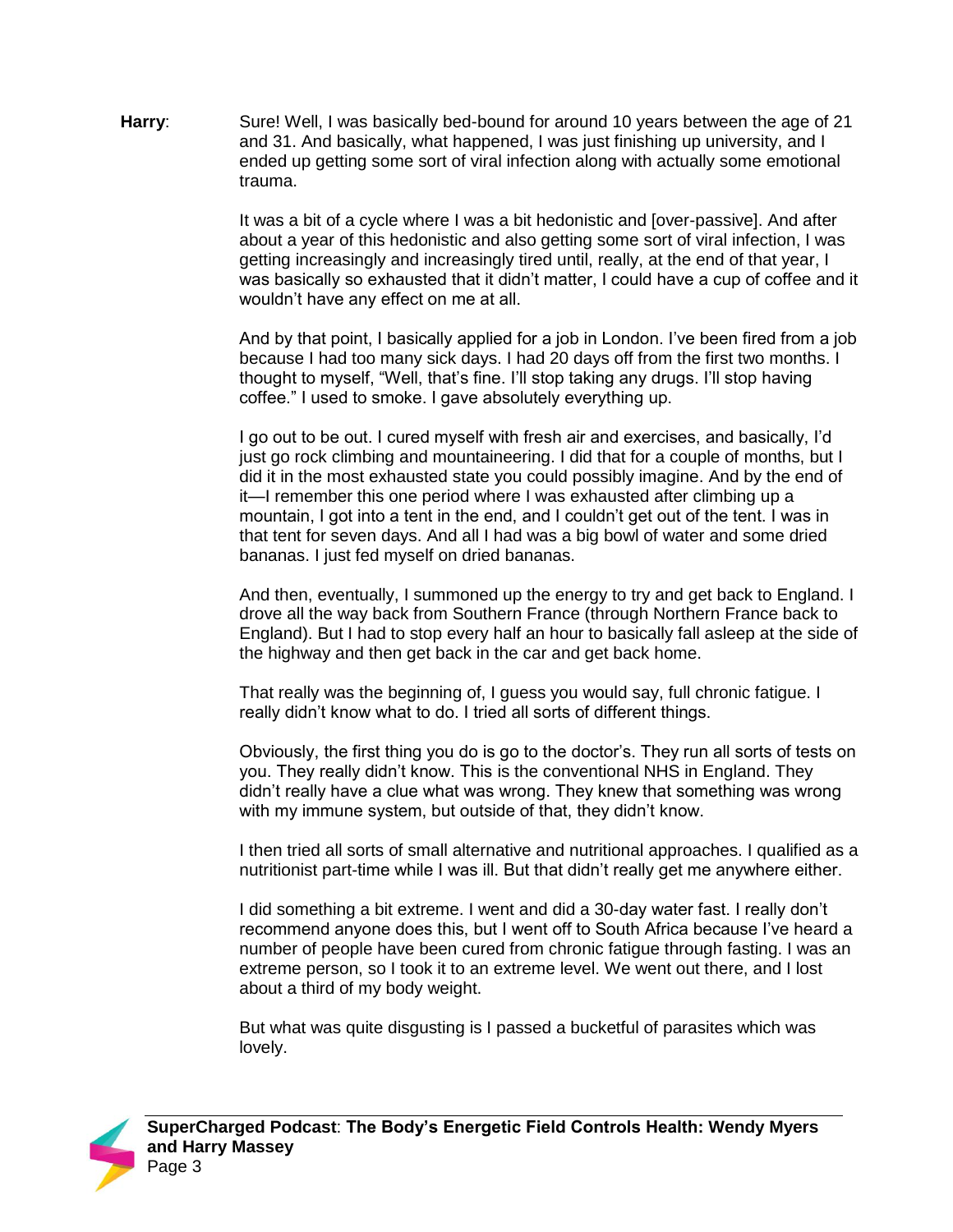- **Wendy**: Great! And so tell us your story about how you healed your health on NES. NES is a bioenergetic program (just in case anyone doesn't know what that is)
- **Harry**: So, I had fibromyalgia-like symptoms since I was about 23—and I'm 48. So about 10 or 12 years ago, I started down my own healing path, and I did SCENAR. I got a lot of education and personal experience with craniosacral, and a lot of energy therapies between SCENAR, manual therapy and craniosacral.

And when I added NES bioenergetic therapy, I started taking the Infoceuticals and started using the miHealth quite a bit on myself and having other people do it on me. And I really could feel quite a bit of difference. But then, really, the first three months, mostly just my base energy coming up, not feeling really tired when I got up out of bed and being able to focus much more clearly (my brain fog went away).

And just over the course of the last seven years since I've been using it—and I'm on it constantly. I'm constantly taking Infoceuticals and treating with the miHealth.

It's just sitting at my desk— really, I can go through an incredible amount of stress at this point and maintain my energy and not feel like things wiped me out.

So, that's pretty much—I mean, I still have my periods where I'm tired or I could feel the stress on my system. But I can honestly say that I feel like I'm at a whole different level of resilience.

**Wendy**: 00:06:56 Well, I think a lot of people are crawling with parasites. They just try not to think about it.

**Harry**: 00:08:53 Yeah. It's best not to think about it.

What's interesting is they don't come up on any sort of test. It's only through fasting, and then on about week two of eating no food and all these colonics that they actually came out.

Anyway, I'll fast-forward a few years. But imagine, I basically came back to England. After that, I basically came back to England in a wheelchair at that time. The first time I tried to go rural, I managed to drive myself back. This time, I came back in a wheelchair.

And then, I was really fully bed-bound. I was on IV's. My digestion wouldn't work or anything. So, to be honest, I made myself worse at that point.

I'll progress forward a few years. But if you can imagine (or anyone who's ill probably can imagine), really, when you're lying in bed, you're sort of staring at the ceiling, life is pretty dreary because you don't really have much going on. All your friends are off blossoming in their early stages of careers and have forgotten about you and that type of stuff.

But after a few years, I came across this idea of vibrational medicine, energy medicine and subtle energy, which I didn't really necessarily believe, but I was

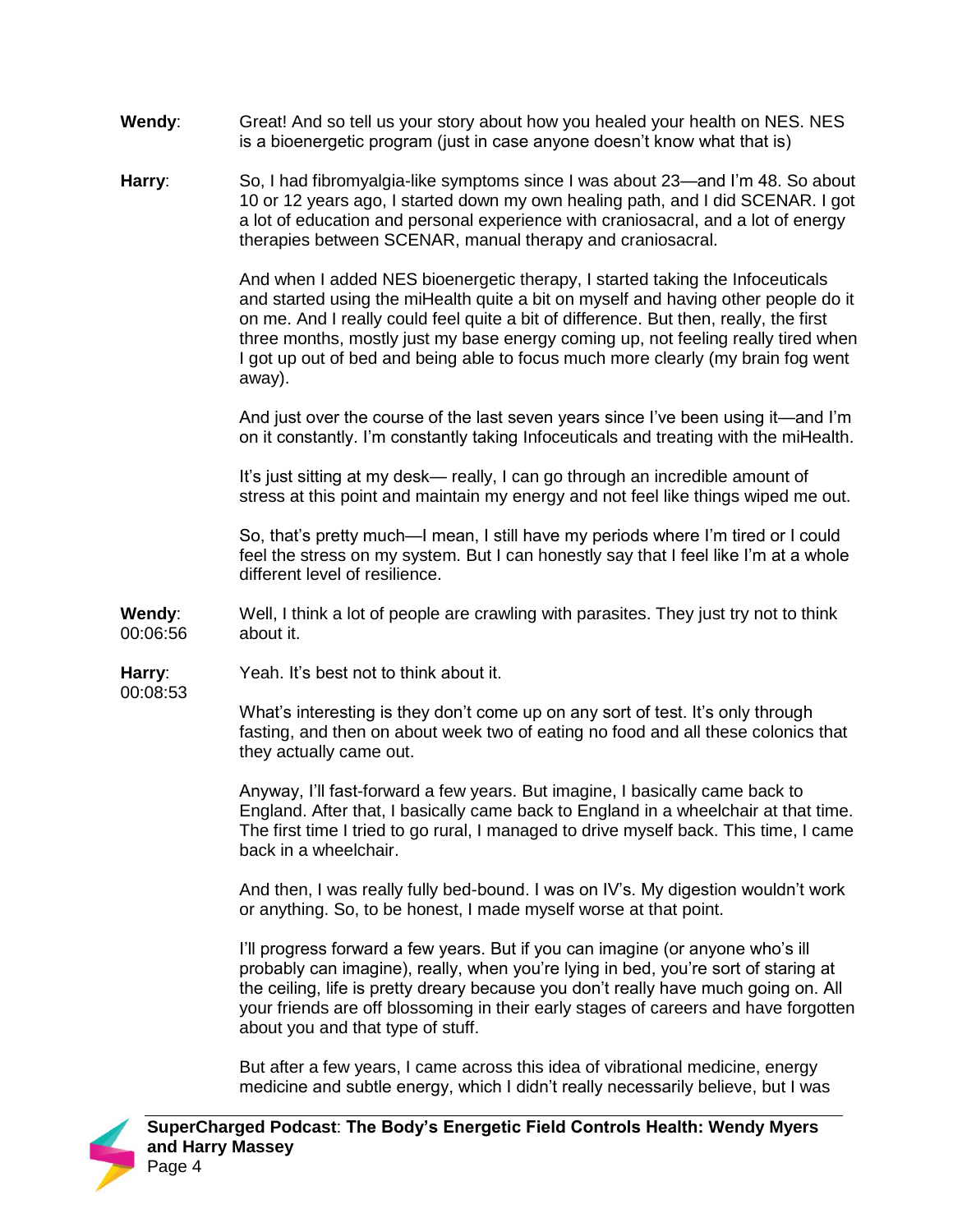also pretty desperate in trying out all these other routes. I started to look into that a lot.

I was introduced to this by a scientist from Australia called Peter Fraser who settled the first college in Australia for acupuncture I think back 45 years ago now. I started corresponding with him.

He basically sent me over this paper on quantum biology. I think I would've been 25 or 26 at that time. It didn't make any sense. But because I really had nothing to do and I had very little energy, I basically put some information up on a website. I can't remember if that website is still up. It's probably still out there. It's called Energetic-Medicine.net.

And then, I forgot about it for probably another year or year and a half. I ended up having a bit of a crazy, crazy idea. When you have a lot of time to yourself, your imagination goes a bit crazy, which I think is one of the benefits of being ill and not having much of an input. Your creativity and imagination can go a bit wild. And I had basically ended up with this idea of creating a home wellness system really for this fundamental reason. I couldn't work out what was wrong with myself. I couldn't go and travel to any practitioners and doctors. And this is way before the mobile Internet. This is before Google. This is before any of this technology era. Yahoo was the dominant search engine, and they only just started at the time.

But basically, I had this idea that if there was a way that you could work out what was wrong with you from the comfort of your own home, and it would give you the information you needed to get you better again, a) I might be able to get myself better, and b) it would be helpful to other people.

I was stupid and naïve enough to believe that I could give that a go from having no money and no energy and sick in bed. So, I reached back to that scientist which is Prof. Fraser. I spoke to him on the phone. He said, "Well, possibly, you can do that. Maybe that will work." But his maybe was enough for him to agree to meet in person.

So, I flew from England to meet him in L.A. He flew from Australia and we met in L.A. He was a lot older than me. And I guess, for him, he really didn't need to do this. So that was quite a big deal. And for me, it was a very big deal because I really haven't traveled anywhere since that South African adventure years before.

It was a massive thing for me. I wasn't really in any state to do it, but I did. We ended up meeting in L.A. We just spent 10 days before we flew back. Long story short, we hit it off and we decided to try and make this system.

And what he had done that was really, really revolutionary is after he set up this Acupuncture College, he basically started researching and looking into the energy of the human body field in a much more detailed way than the Chinese medicine system. He put in another 25 years of research beyond when he left Melbourne University.

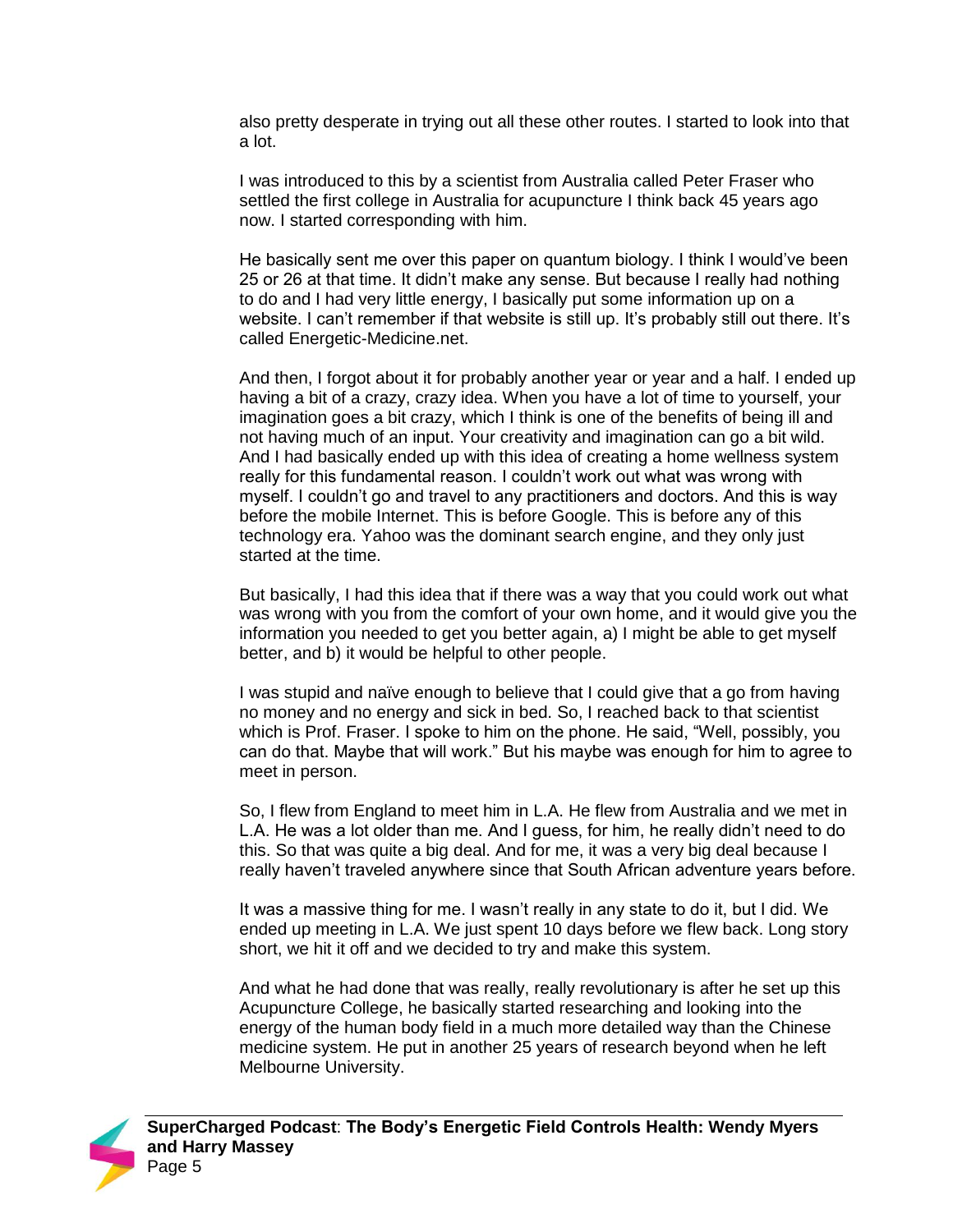- **Wendy:** But wasn't he trying to scientifically prove the Chinese meridians? Wasn't that his original goal that he set out to accomplish?
- **Harry:** I don't know that, maybe. It never came up in conversation.

Basically, what happened at Melbourne University is—I think you might be right the other professors didn't like what he was doing and didn't like his research. They really wanted to change Chinese medicine into a standard pain response mechanism. You put a needle in, so it must be a neuropeptide response. It must be some sort of chemical messenger. So, you're right.

Obviously, he was doing research to show how it was more field-based. They didn't like that, so he basically had to leave the university and carry on on his own path. He was such a broad thinker. He was an expert in homeopathy and natural healing methods— obviously, in Chinese medicine. He was a great researcher and scientist on top of that.

So he was really trying to fuse physics with these sort of more traditional, ancient ideas which is where he started coming up with the original body field.

And then, basically, when I met him, because he had been working with these other physicists, he had everything in terms of physics. He would describe everything as magnetic monopoles and things like that. I was just like, "Peter, we can't have a home wellness system and heal people with magnetic monopoles or analyze them like that.

We need to look at the organ systems, the strength of the different parts of the body, and then how energy flows." So, from that, we came up with the concept that we have now which is the Energetic Drivers which look at the strength of the different fields in the body that are put out by the organs, and then also at what we call Energetic Integrators which is sort of a hybrid of Chinese medicine and some of our own stuff, but it's basically looking at how energy flows from one part of the body field to another.

The short version is, over the next year and a half or so, he basically gave me all sorts of different types of Infoceuticals that I got these amazing, amazing healing reactions. It wasn't that I took something and was healed; it wasn't like that. It was more like he would give me this antidote to a group of viruses, and I would get a 2- or 3-day fever in reaction.

And then, that would go. Or we would make another remedy like, for example, Emotional Stress Release. And in those days and sort of in that condition, I was extremely tired but extremely wired. I was in a constant stress response. That ESR which stands for "emotional stress release," we took that. I was still tired, but the wired part and the stress part started to come down.

And of course, when that starts to go away, you do actually start to heal. You get less, less tired over months. When you've had chronic fatigue for 10 or so years, it's not a quick thing. As I say, we started making all these different types of Infoceuticals which are like these Energetic Drivers. [inaudible 00:19:11]

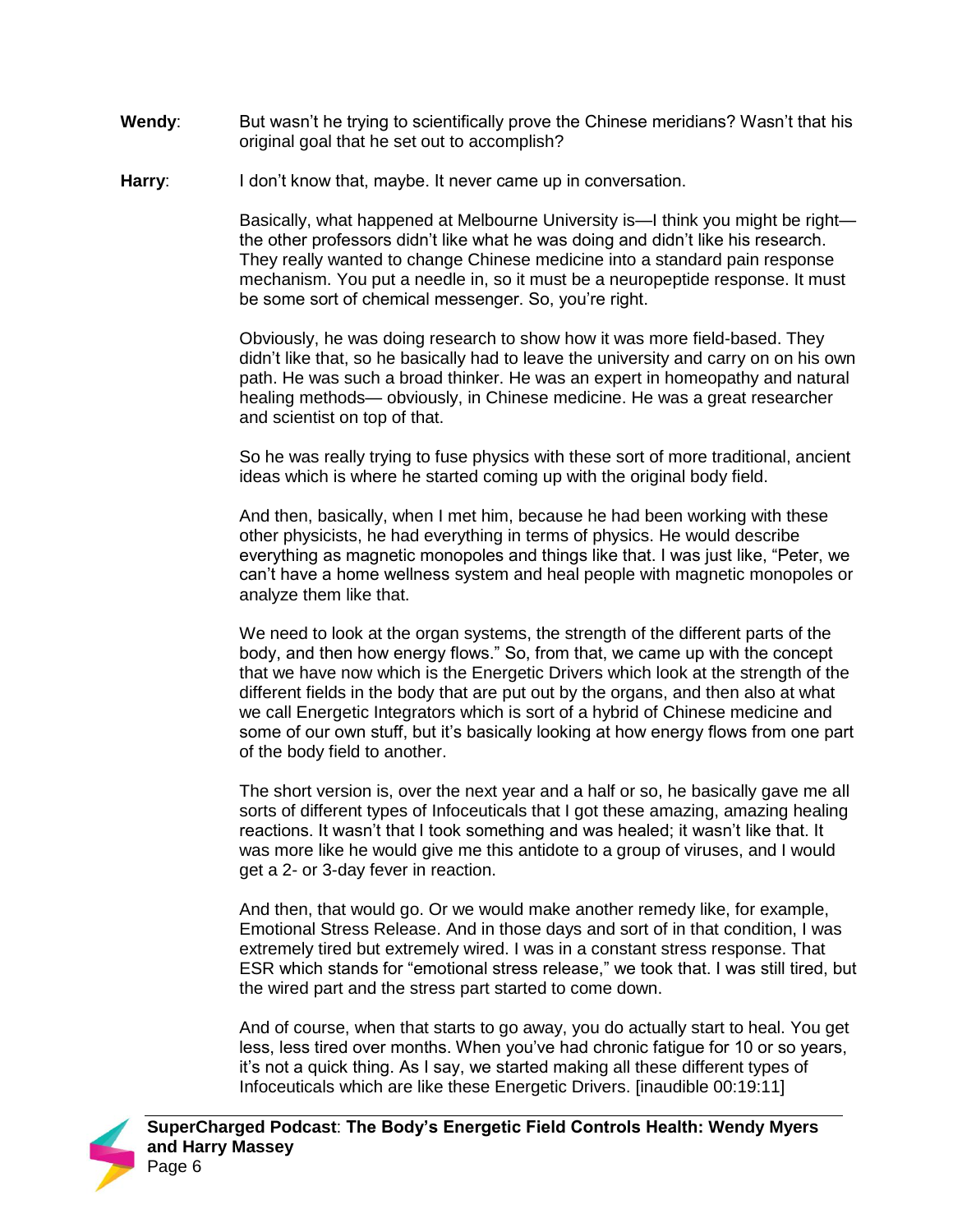gradually over a year and a half and over the years, these different layers of health which sort of un-peel.

Well, that's half of it. And then, we also started working on this health analysis system where you could put your hand on a device. It's coming out very soon (maybe by the time you hear this podcast). You can put your thumb on a little [bio-touch] connecting to your phone, and it will tell you the strength and how your energy is flowing and perhaps, more importantly, it will tell you which type of Infoceutical that will help you the most in that moment.

**Wendy**: So, let's take a step back for anyone listening that doesn't know how this system is approaching the body.

> So, your company is called NES Health. And essentially, the goal of the device, the little scanner device, is to look at your body's energy field.

> So let's talk a little bit about our energy field and what that means. What is that? And how does that determine our physical health?

**Harry**: It's probably good to look at it from a conventional medical avenue.

00:19:59

In medicine, you have an ECG and you have EKG's and you have things like MRI's. An EKG, for instance, is basically picking up the magnetic fields coming out from your heart. An ECG, you can put over your brain and pick up your brain waves. And an MRI stands for "magnetic resonance." If you go under an MRI device, you can get this full analysis.

All of those conventional medical things are actually picking up fields and electrical activity from the body. The bit that medicine doesn't necessarily correlate to is it hasn't gone the step further and says, "Well, when you look at all these fields and the energy in the body, does that actually have some particular function in the body?"

Obviously, the Chinese knew this 5000 years ago. And with the work that Peter did, he basically ended up mapping that out much further. And ultimately, your body field actually acts as, if you like, a control system above the conventional biochemistry level. Perhaps the simpler way of saying it is biochemistry is sort of like one side of the coin.

But there's also this electrical or energetic component to the body that has, I'd argue, more of an influence over your biochemistry. But I'm happy to split the difference and say, we're half biochemistry and half electrical.

**Wendy**: And so you have this energy field in your body. And from what I understand based on quantum physics, our heart and other parts of our body actually imprint information and operating instructions and send that to our cells and organs.

> And that's one of the primary ways that our body communicates with different parts and sends messages.

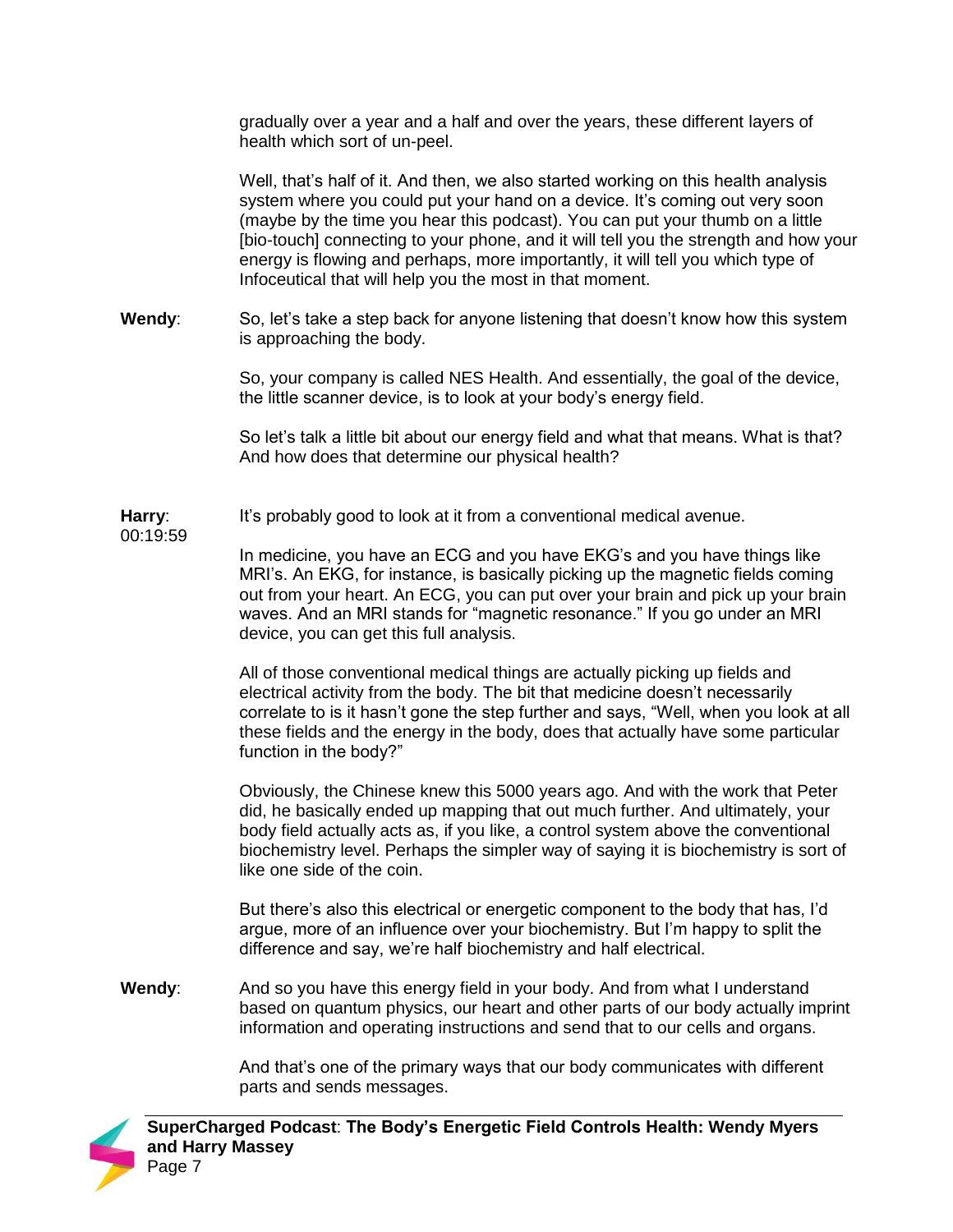Can you talk a little about that, and things that interfere in that energy field?

**Harry**: Absolutely! You've gone a level deeper to the information aspect which is great.

So, when you're looking at a body field, obviously it's energy. But on top of that energy, you also have this concept, you also have information—and ultimately, it's information that is triggering different healing responses and is controlling your body.

As an example, if we look at the nervous system, the nervous system is pretty fascinating. If you look at your spinal cord, it's so thick. If you look at nerves coming out of it, it might be as thick as your little finger. And then, they change diameter, and they get thinner and thinner. And then, they're also not continuous.

They also have little joints in the way of them—not joints, I can't remember the word now. But basically, it's a discontinuous nervous system which has different traveling speeds right across it. You might say, "Well, why on earth does that matter?" If something is traveling at 5 m/s in a thicker part, but it's only traveling 0.5 m/s in a smaller part, when you start to think of how you can coordinate movement, but perhaps more importantly, how you can communicate to all these trillions of cells in your body pretty much instantaneously, the nervous system doesn't give a particularly model of how you can do that.

However, what it is able to do is it can set up a field. And as long as you have this field that is everywhere, information can basically transmit instantaneously across a field.

So, if you like, it's not that information is traveling down the nervous system. It's just the nervous system sets up the field, so information can jump instantaneously in the field outside the nervous system. That's an example.

The example you gave was the heart. The heart emanates out at least 15 meters out from us. It has a very, very strong magnetic field with a particular impulse that it's continually imprinting. And it's also directly connected with a whole bunch of nerves to the brain. It is basically also able to transmit information right across to your cells. When you're looking at cells, we're very used to this idea that a cell has little receptors, that it must be receiving chemical messengers. But it also has receptors which works [inaudible 00:25:49] (which is probably a more complicated discussion).

But if you just imagine that a cell has chemical receptors (which are a little bit slow because it takes a long time for a chemical to get from A to B. It has to be produced somewhere in your brain or a gland, flow all the way down to that cell, and then react), but the bit that's more instantaneous is it also has energy and, if you like, information receptors that can act instantaneously. And if it didn't, we really wouldn't work properly.

Another way of looking at it is if I suddenly make you angry, Wendy—which is very hard)…

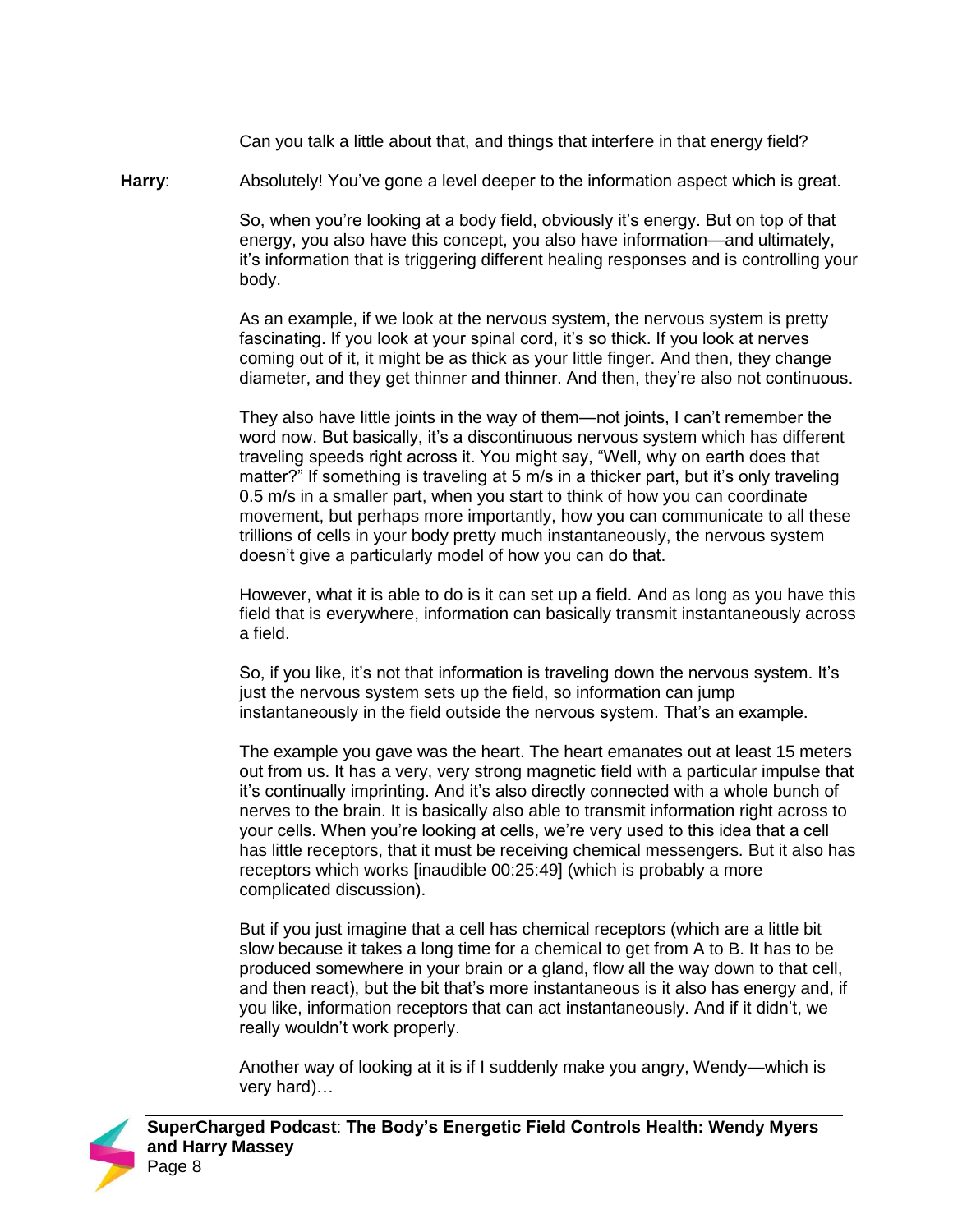**Wendy**: Very difficult to do.

## **Harry:** It's very difficult.

Well, I'll let you laugh instead. So, if I made you laugh, your whole body instantly responds to that. It doesn't respond 26 seconds later for a little bit of serotonin to reach to make your smile happen or all that sort of stuff.

It's easier to think when you're angry. Your whole body tenses up and the whole thing happens super fast.

That's more of an information energy rather than a chemical thing. We feel those emotions way before your cortisol arrives and all the chemical cascade from that. But obviously, that does happen too. If you like the chemicals, it's more of a longer term thing.

The instant side is energy and information.

**Wendy**: Yeah, And that's why there's a lot of phenomenon in medicine that are explicable with just the chemical messenger theory, that it's hormones or neurotransmitters or enzymes that are conducting the whole symphony that is the body and its processes.

It's far more complicated than that.

And NES has a very brilliant, simple, elegant explanation for what's happening physically in the body. And when you ensure that that information flow in the body is happening properly, then health is just a natural result.

- 00:28:13 So, let's talk about some of those things that interfere in the body's energetic communication, pathways in the body, things that hamper or damage our body's energy field and what implications that has for our health.
- **Harry:** That's a really interesting question because everything is interconnected or, if you like—well, if you like, it's a bit of a complicated word—holographic.

So, I guess the easiest one to say would be, as it's Wendy, let's say heavy metals, heavy metals naturally. Lead is a great field blocker.

So if you have a lot of lead in your body, it's totally going to distort the body field (and all sorts of other toxins do too). But what's perhaps more curious than that is you could have all these trauma and emotional shocks that might have happened earlier in your life that will also distort those information patterns.

And this is what I mean by holographic.

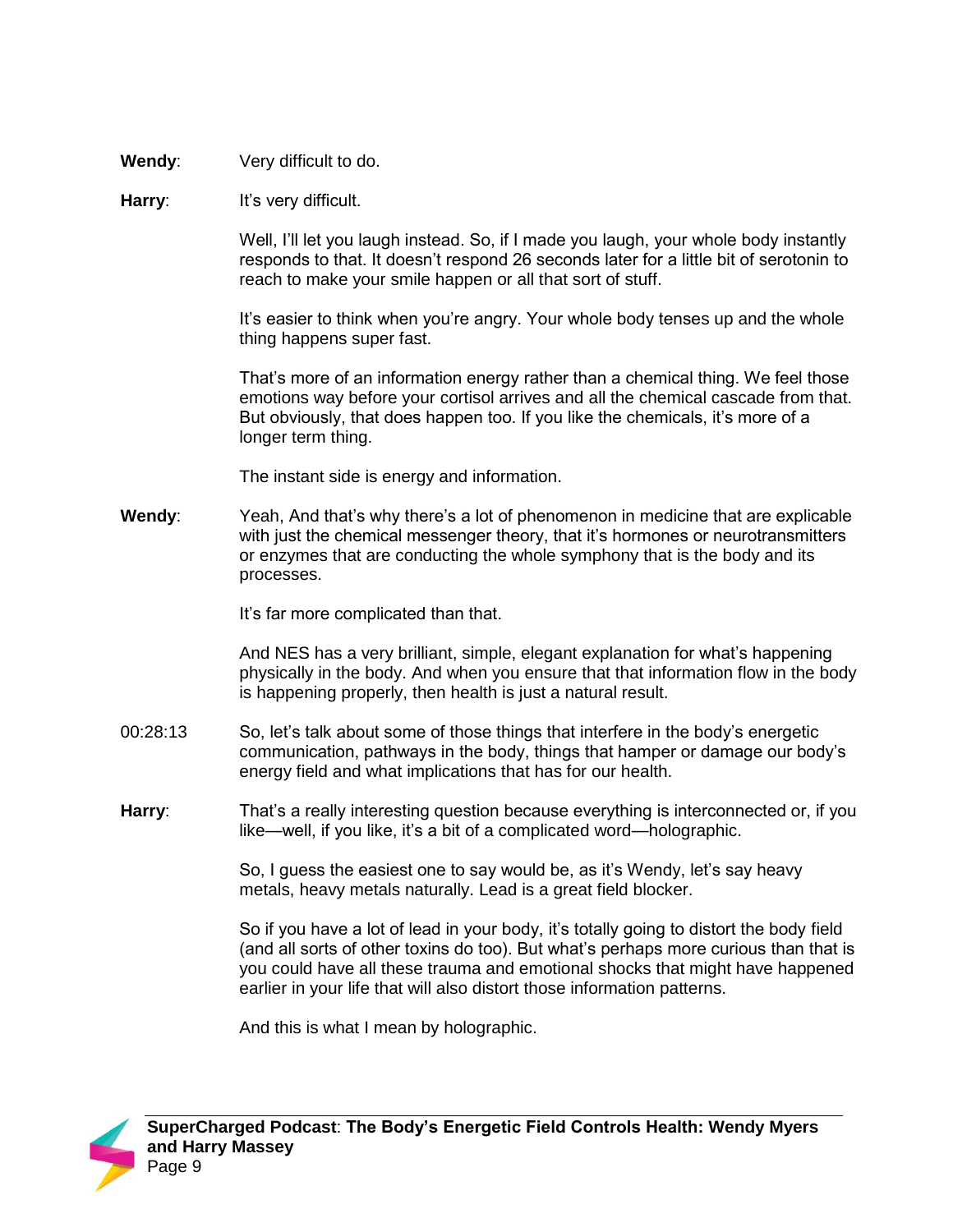Curiously enough, if you have a lot of those emotional trauma or distortions, that can actually attract more—it creates a pattern. It will attract more heavy metals and toxicity into you.

And it happens exactly the other way around. If you happened to have gotten exposed to a lot of toxins, you end up in these sorts of emotionally traumatic state as well. You can't really say one necessarily causes or affects the other. All these things happen simultaneously.

Causation is a very dicey business in health. It's very interconnected.

**Wendy:** But I think it's very, very interesting that, in NES, you look at a lot of emotional traumas that people have that you can see in the scan that you do (that you can do at home).

> And these emotional traumas have a profound effect on the body's ability to transfer information or to communicate. And then, it can have a profound effect, a negative impact, on our health in causing cancer and some other things later in life.

And this is shown in the research! This is not NES. This is shown.

**Harry**: No, exactly. If it's distorting your operating system, by default, you're not going to absorb things so well, your liver won't detoxify so well.

> So you end up accumulating these things. I can't remember the research exactly, but I know there's a webinar done by Niki Gratrix where she has detailed all of these incredible research that basically links all these emotional trauma in early life. I think they're called "adverse childhood event." That's linked to your early childhood trauma to all these disease states later in life.

> But before you worry too much about that in case you've had a lot of trauma, it can be reversed. You can get rid of trauma. The key to all these is shining a light on it.

> So, perhaps if you're having a scan with Wendy or with one of her—I don't what you call them, coaches?

- **Wendy**: Yeah, coaches.
- **Harry**: …with one of Wendy's coaches, you can basically identify what that trauma is.

And you may know it, but you may not want to say it. It can help to visualize it. And then, as you bring it into your consciousness, well a) you can talk about it, which is really helpful, but b) you can also correct the informational pattern that's behind that.

And it's amazing! It actually starts coming out in dreams. When you take things to release those patterns, you start dreaming. Dreams are basically how you do processing. And then, it basically dissipates.

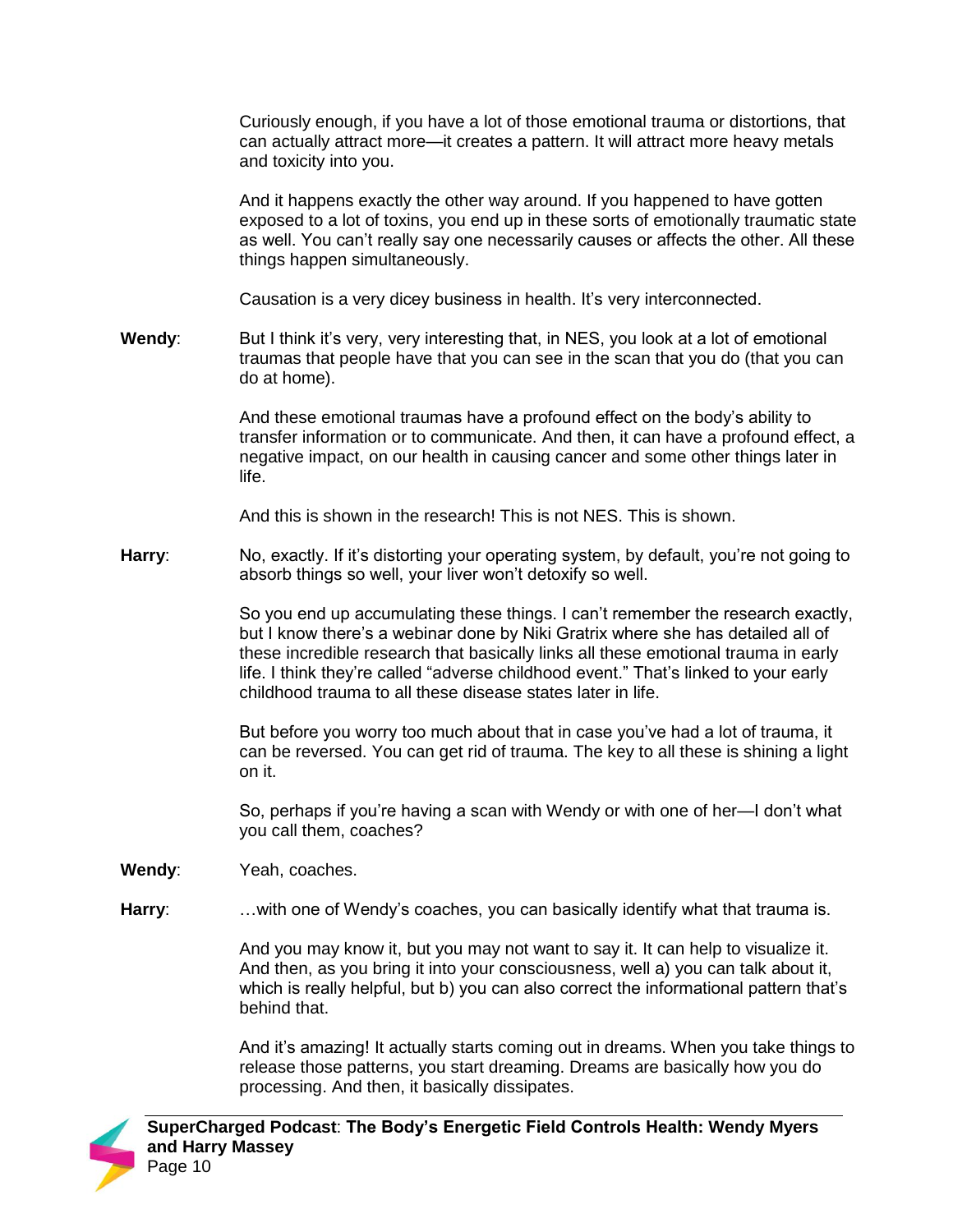When you take an unconscious pattern to a conscious state, you clear it.

And then you have these miraculous changes on your health, which isn't really nesting. It's basically your body's own healing system—really, the body is basically a miraculous doctor—and this whole wonderful cascade of positive changes starts occurring.

- **Wendy**: Yeah, I can testify that. I've been doing NES at this point for seven months (about seven months).
- **Harry:** I thought 14 years now.
- **Wendy:** I know! It's like you're so calm and zen, no negative emotions flowing anywhere.

But I was trying to think. I've been struggling with, the last year (prior to learning about NES) how am I going to detox my ex-husband.

And I have found that as I've progressed on NES, that I've become lighter and lighter and lighter and lighter emotionally. I handle stress so much better. My stress has actually increased, but I'm still really calm. I'm just handling it with grace and ease.

**Harry:** Yeah, I think that's the best sign.

Obviously, what happened to me as I was getting better, it turned into an accidental business because we created this system, and then obviously people wanted it, and here we are today.

When you build and scale a business, that's not necessarily un-stressful at times, but yeah, here we go.

But what I was going to say, did you take lots of brain holograms? What did you take to detox your husband?.

- **Wendy**: You know what? Oh, gosh, I've only taken two brain holograms. And the brain holograms helped to release emotional trauma.
- **Harry**: Take a lot of Liberator. Have you taken a lot of that?
- **Wendy**: No, I took a lot of Chill.
- **Harry**: Okay! So, the next phase, take Liberator.
- **Wendy**: Liberator? Okay, yeah.
- **Harry**: Yeah, Liberator with brain holograms. And tell me your dreams

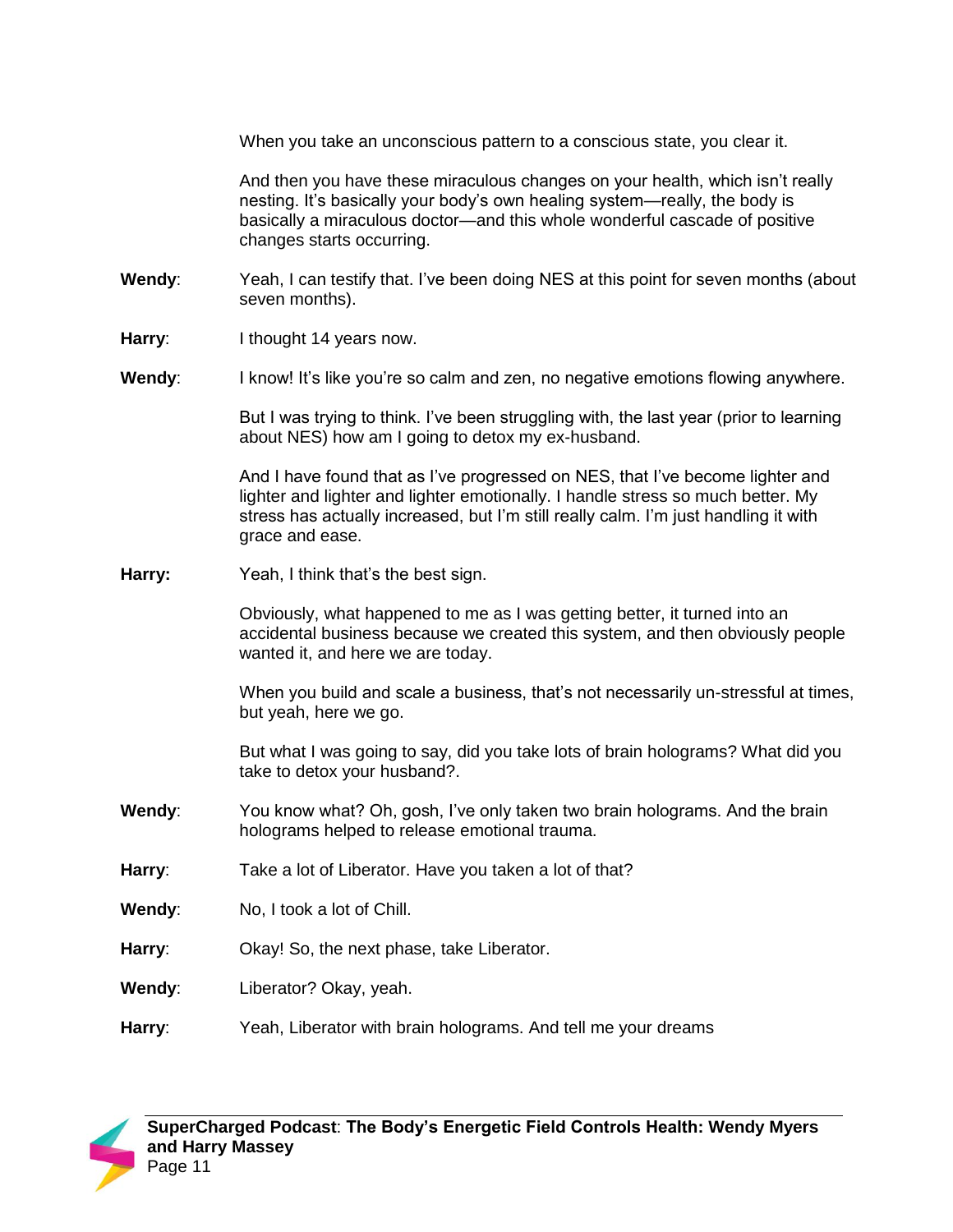| Wendy:   | Yes. exactly. When I first started this, I had a lot of very, very vivid dreams, which<br>a lot of people that start NES report. You're just processing and filtering and<br>sorting until your brain kind of releases stuff.                                                                             |
|----------|-----------------------------------------------------------------------------------------------------------------------------------------------------------------------------------------------------------------------------------------------------------------------------------------------------------|
|          | And I found, prior to that, a lot of people, they kind of stop dreaming. When<br>they're not sleeping well, they're not healthy, they're not functioning well,<br>whatever is impacting them, they kind of stop dreaming or they don't remember<br>the dream more accurately.                             |
| Harry:   | Yeah, it takes energy to dream. And if you don't have enough, it [flats] out.                                                                                                                                                                                                                             |
| Wendy:   | Yeah. that's one sign that maybe your body is not functioning so well.                                                                                                                                                                                                                                    |
| 00:35:22 | So, you do the scan. You do it at home or with a practitioner or in-person. And it<br>gives you a lot of information. You learn about the energetic blocks that you have<br>on your meridians—just a tremendous amount of information, just a wealth of<br>information (which we won't get into so much). |
|          | And so to correct these issues that we discover on the scan, you take what are<br>called Infoceuticals. We've been talking about that a little bit. Why don't we just<br>tell people who have never heard of any of these what exactly are they.                                                          |
| Harry:   | Yeah, we didn't even say what it is, did we?                                                                                                                                                                                                                                                              |
| Wendy:   | Yeah. What are they? What are Infoceutical?                                                                                                                                                                                                                                                               |
| Harry:   | Sorry, I haven't got one around.                                                                                                                                                                                                                                                                          |
| Wendy:   | Oh, I've got one right here. I've got one right here                                                                                                                                                                                                                                                      |
| Harry:   | Oh, there we go! That's an Infoceutical.                                                                                                                                                                                                                                                                  |
| Wendy:   | This is Chill.                                                                                                                                                                                                                                                                                            |
| Harry:   | which Wendy needs a lot of.                                                                                                                                                                                                                                                                               |
| Wendy:   | I do!                                                                                                                                                                                                                                                                                                     |
|          | Actually, forget it, I'm just going to drink some.                                                                                                                                                                                                                                                        |
|          | And so, that's what I usually do, I just kind of down them. Most people just put a<br>few drops in water. But I tend to like to drink at least                                                                                                                                                            |
| Harry:   | Yeah, we had a few hardcore people just drink the whole thing.                                                                                                                                                                                                                                            |
| Wendy:   | drink the whole bottle.                                                                                                                                                                                                                                                                                   |
|          | Anyway, I really love the Chill Infoceutical. It does just that, it chills you out. It<br>calms down your nervous system. And some people need a lot (like myself, I<br>need a lot).                                                                                                                      |

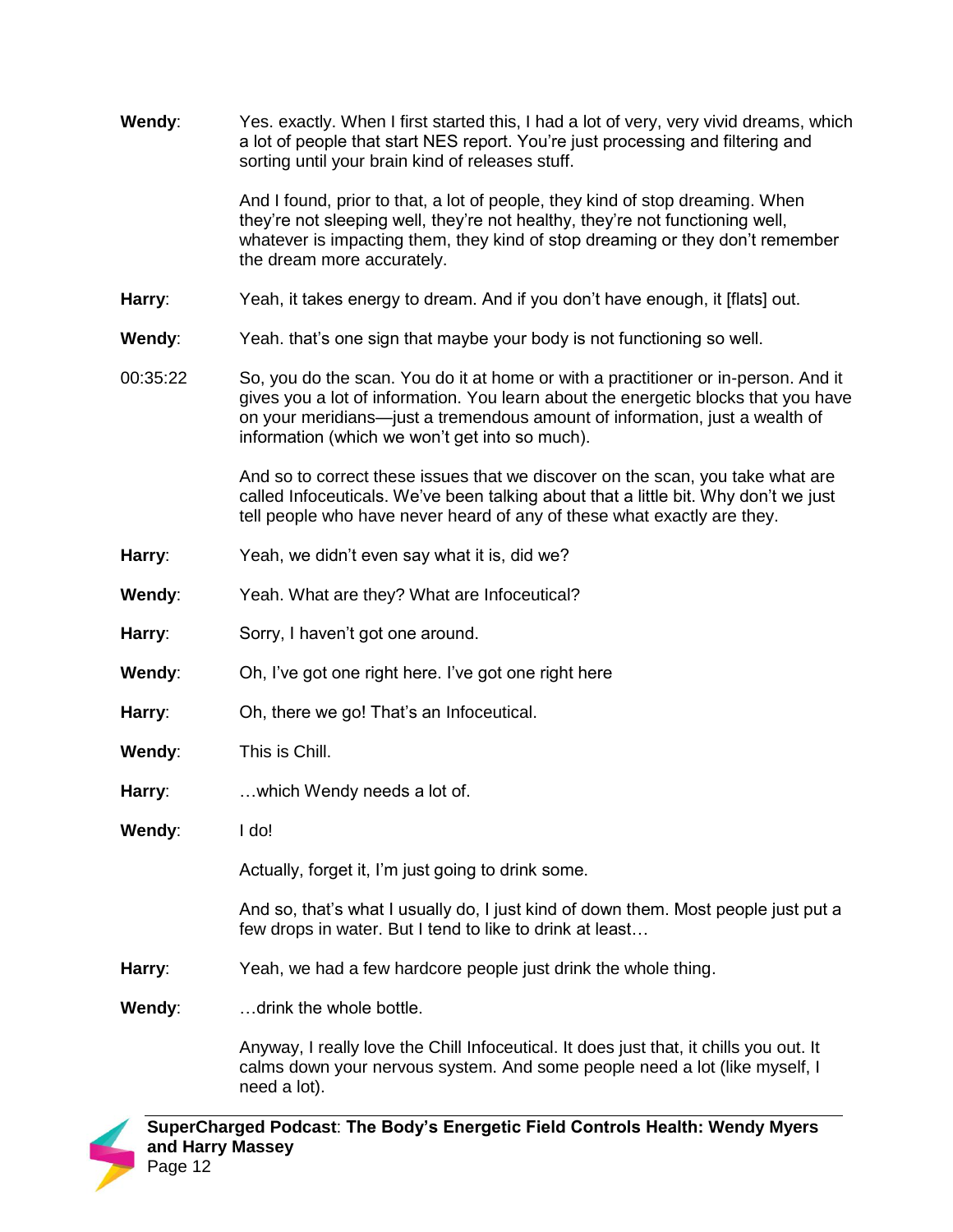Other people that are more sensitive, not so much. Maybe nine drops is helpful for them. Everyone is a little different. So, what are Infoceuticals exactly?

**Harry:** Basically, it's in the name. It's called an Infoceutical because it's an informationceutical.

> It's really an advance on the idea of homeopathy. If we go back to 200 years ago, homeopathy semi works or it half works. Its methodology is you take something if you ate a lot of Nux Vomica, it would make you vomit. And the idea in homeopathy is if you could dilute that down, so it didn't have the toxic chemical, but it still had the information or message (or, if you like, the memory), and then drank that, your body will basically react against that vomiting message and then healing the stomach and basically stop you vomiting.

And what we thought back 14 years ago is: "Well, that's sort of a bit of an about face. Why couldn't we give a message to the body that is exactly the polar opposite of that, and it was all in the positive and just say to the body, 'Look, this is how a perfectly functioning liver is. This is the information for a perfectly functioning liver or a cell or a bit of heart tissue or brain tissue or an emotional state' and just give that to the body?"

And so, basically, what Peter was able to do is basically code that. They were made in all sorts of different ways, but probably the easiest example would be we took different healthy tissue sets, and then we basically record the information of those or we digitized it.

And then, we would then imprint that information just into a mineralized liquid. And that idea can sound a little bit strange, but there's basically all these research that there's four types of water—you've got ice, vapor, liquid and then you also have this fourth phase which is EZ water or 4-phase water which has more structure in it.

Anyway, in short, when you have structured water, you're basically able to record information on it very similarly to how you can record music onto a bit of magnetic tape. We end up with these 76 different types or sets of information imprinted into the EZ or structured water. And that ends up as an Infoceutical.

- **Wendy:** Yes! It's so interesting. It's a concept I think is difficult for people to wrap their mind around, but there is a Nobel Prize winning doctor, Dr. Luc Montagnier who has done research on this and doing research on information being—like from being DNA in water, and from that water because it was similar…
- **Harry**: Well, he's basically able to transmit the information of DNA electromagnetically to, basically, a beaker with water. They added a whole load of the base pair material within that beaker, and then re-created to 98% accuracy to say, "It's basically the same gene that was in the initial flask." It's actually incredible.

Well, to put it in perspective, we basically have four sets of scientists:

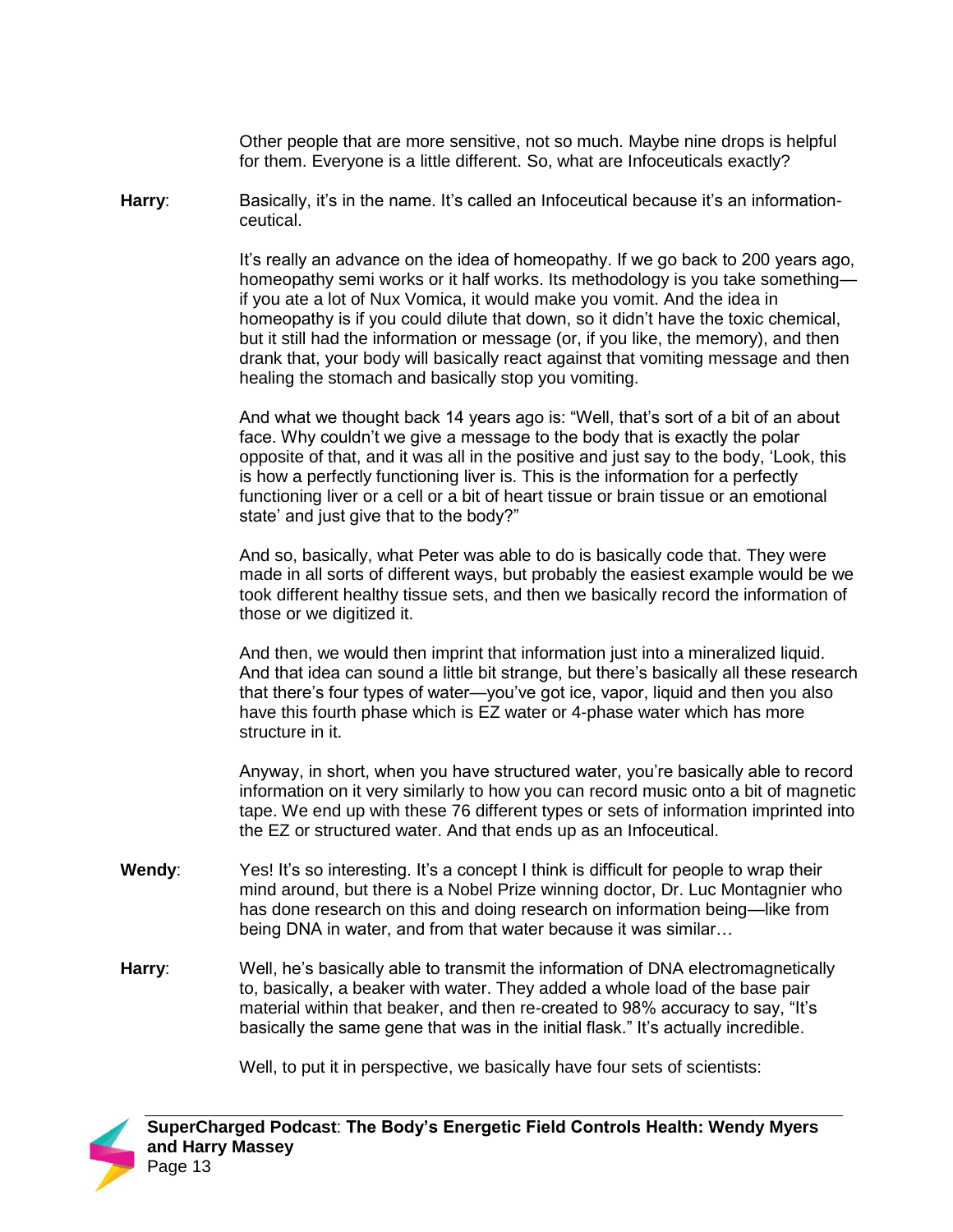We've got homeopathy originally which was Hahnemann who came up with the idea a bit;

Then we have this other French man, another scientist called Buenavista in the '70s who basically was proving that homeopathy could do something. He basically took the information and, in a sense, this positive form of homeopathy that we're talking about. He basically took a mast cell and got the mast cell to react to an information allergen, i.e. just recorded the information of an allergen, and then the mast cell would react in the same way whether the allergen was there or just this memory of the allergen was there. It would react in the same way. There's a huge hooha over that. But it was published in Nature I think on the second time after a year [inaudible 00:41:37]. There's a whole load of politics, and he committed suicide or he was killed, who knows? But there was just a massive science hooha with that because the idea that homeopathy could work was just not wanted in Western medicine at all.

So, nobody really wanted to touch water research or memory of water in any way because, let alone your science career being ruined, people died as well; And then, along came Francoise Montagnier. He got a Nobel Prize for discovering the AIDS virus. He took the Buenavista idea further. And as I've explained earlier, he basically was able to record the information of DNA and transmit it to another beaker, electromagnetically imprint and then re-create the DNA.

There should be another Nobel Prize for that again. You can read up all about it online.

- **Wendy**: Yeah, that water was creating enzymes just as if it was DNA
- **Harry**: Well, they actually add the enzyme and the base pairs. But it was able to then structure to the shape of the original thing.

If you just add all the original base pairs, it's just a whole load of base pairs. It's trillions long and it's ninety-eight point something the same as the original which actually is mind-blowing. I mean, it's mind-blowing to me even though we're in this field.

And then, basically, when we met Peter, Peter has sort of taken that further clinically and he said, "Well, that's all interesting, but can we use this to change epigenetic expression? How does cell healing happen?"

Ultimately, your DNA and RNA basically split apart, and it starts taking proteins out of its library, and it goes off and makes its repair proteins and repairs various parts of the body. If you have something wrong with an organ, you need to repair it. You need to create these repair proteins to do so well. And what we said is: "Well, how can we get DNA to basically create the right epigenetic expression so it goes off and makes the correct repair proteins?"

To cut the long story short, that's what Peter is able to do. He sort of took these three previous scientists' work and jumped it on along another step further. We've got 14 years worth of clinical evidence and results from that. If you're into reading

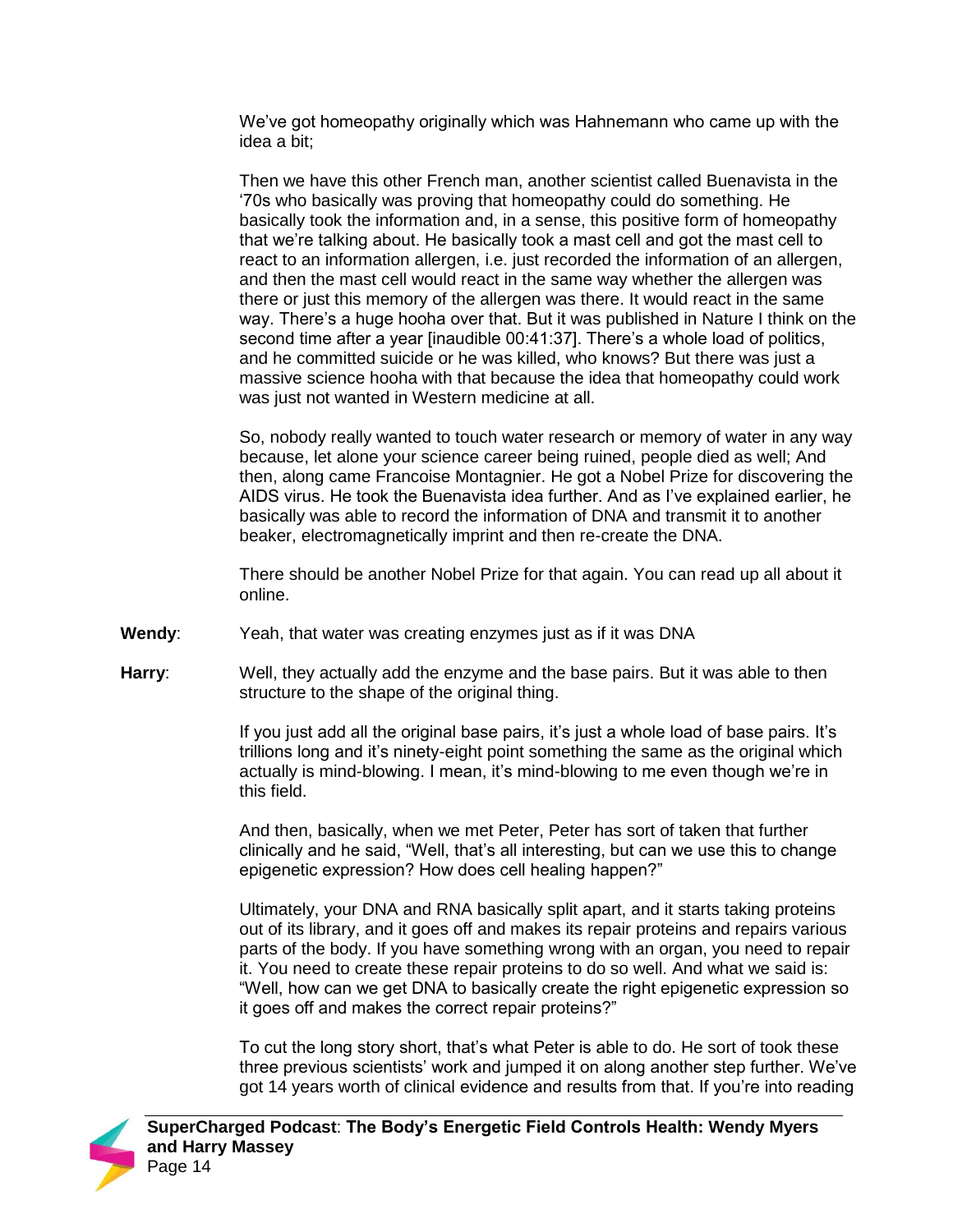the papers, I think we've got 14 different studies on our NES Health site. There's a tab that says 'Research'. I think it says 'Research'.

- **Wendy:** Science, it says 'Science.'
- Harry: Science. You know my website better than me.
- **Wendy:** I was on it the other day. So, yeah, you explained that much further than I would have. Thank you for that.

The more I learn about NES, the more I am just absolutely dumbfounded at how Peter Fraser developed this. He spent at least 30 years just not intending to develop NES specifically, but just in his own intellectual curiosity, there's so much research from so many different scientists that have gone onto NES.

**Harry**: We have boxes and boxes and boxes on—I mean, it would fill up a huge living room of papers.

**Wendy**: 00:45:33 So, the Infoceuticals, when you take those, they elicit a change in your body. For instance, you said you can take something for your liver (you used that as an example).

> So you take Liver Driver which helps to improve the energy levels in your liver. And so, you said that the information that was put into that Infoceutical from a perfectly normal, healthy functioning liver. And then, explain the rest of what happens in that process and how that elicits a change in the body for the positive?

**Harry**: Sure! I mean, it is as straightforward as you basically take 9 or 15 drops, you put them in a glass of water and then you literally just drink that glass of water. And then, the water is absorbed in your mouth and your gut. And that information that's in that structured water ends up traveling around your body. And basically, that information is picked up.

> As you've said, with Liver Driver, in this case, it's picked up by all the cells in your liver, and they go, "Okay!" It's basically providing a signal or an information message to all those cells, "Okay, this is how we're meant to act and to be." And so when you have a disease, like if you have a diseased organ, basically, all those cells are repeating ad infinitum a wrong message.

> And even though people say your liver is completely re-grown every six months, all I can say is if you've had a liver problem for five years, well, my liver is still the same the sixth month because it's basically on this loop where it's epigenetically expressing the wrong—it's not repairing itself. It does re-create a whole new set of liver cells, but it re-creates them in this bad pattern, this bad expression.

> So, instead, it changes that message and says, "Please, please be like this. This is the blueprint of what you should create." So when all the new cells are created, it ends up creating you a nice, fresh, new liver.

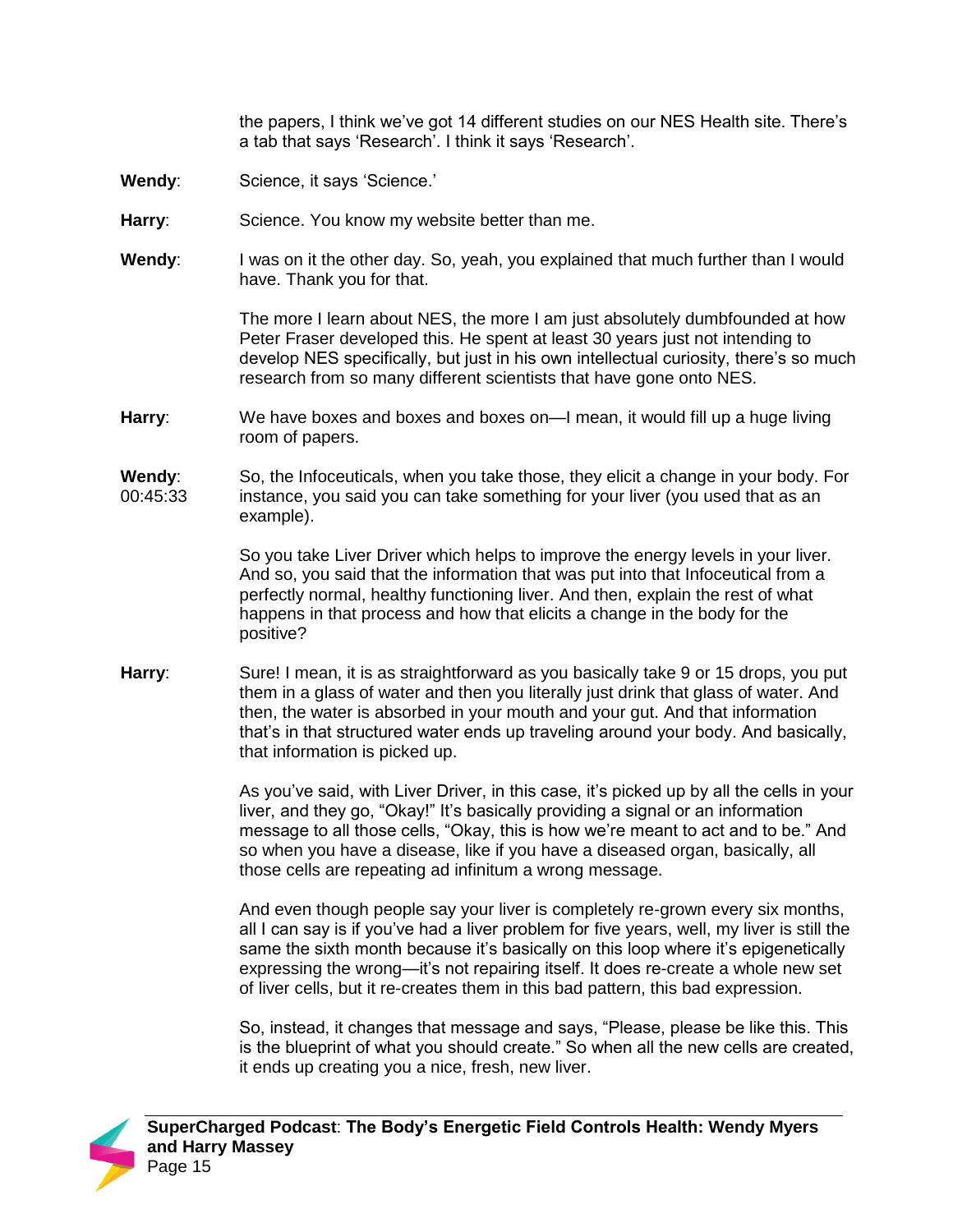**Wendy**: Yes, yes. Well, I've definitely been on Liver Driver a couple of times, enjoying my fresh, new liver. I'm trying not to abuse it too much.

> And so when people say Liver Driver comes up in their scan, the scan basically will tell you your top priorities that your body needs to have addressed right now that's present on that scan. And so you typically take about four Infoceuticals to begin (max, six Infoceuticals) at any given time. And you do about one scan a month. And so, when your Liver Driver comes up, then that's when you take that Liver Driver Infoceutical.

Why do you have to take that? Because somehow, there's some interference with EMF's (electromagnetic fields) or emotional trauma or stress or poor nutrition or toxic metals that prevented that information, operating instructions, getting to your liver to have it functioning properly.

So by taking the Infoceutical, you can bypass that until the body is functioning better on the NES program. But in the meantime, you can get your liver functioning better and the results just speak for themselves. The results are really phenomenal. I know with myself, with you, and all the stories that I personally heard when I was at the NES training and the NES conference and all the 4500 practitioners around the world, the results really speak for themselves.

- 00:49:45 So, you developed, over time, I've heard you say when we've talked, 2000 Infoceuticals over the years. And now, it's been whittled down to about 60. Can you talk a little bit about that process?
- Harry: Sure! Basically, it's just part of the research process.

For every bottle, there's 20 literally that we threw away. Sometimes, we make an Infoceutical—well, actually, most time we make an Infoceutical, it would have a great effect. But sometimes, they might have some other slightly curious effect where you get too much of a detox reaction. This is especially true in the early days.

The 12 Energetic Integrators, they basically correct each energetic compartment. I probably won't go into it too broadly. But basically, in their raw form, they were so powerful that we would get such strong reactions that we need to modify them and make them a bit more palatable for people.

So, I think there's at least three or four sets of Energetic Integrators that preceded the current sort of really nice, lovely version. The same is true for all the other remedies. I've got all sorts of stories. You want stories?

**Wendy**: I need some extra strength I think because I'm like drinking the bottles. But I'm having fantastic results.

> I know that you guys had to create Infoceuticals that were, I guess what you could say, more consumer-friendly that doesn't freak people out. These Infoceuticals, they start eliciting a change in your very, very quickly. I took lung

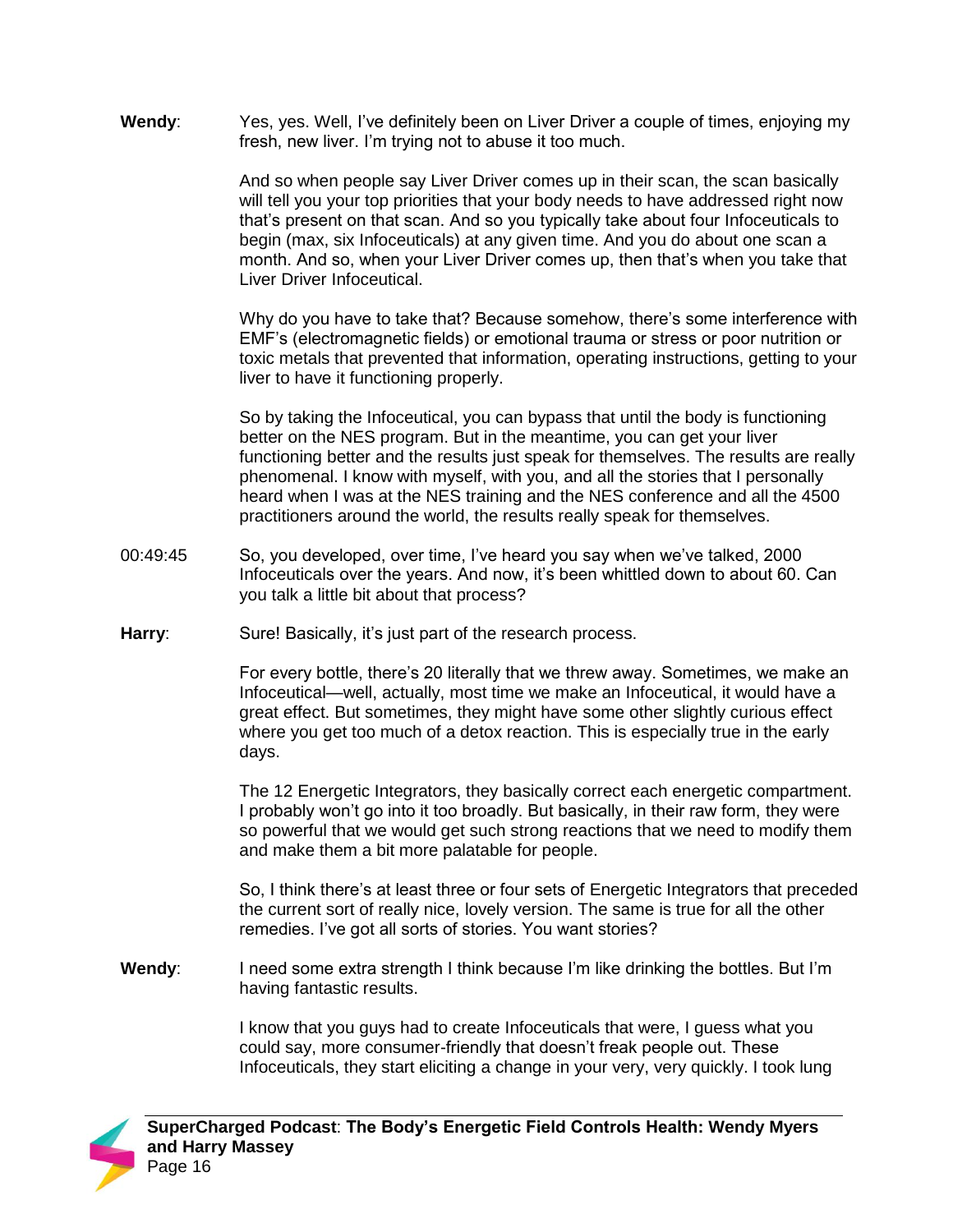driver, and I started coughing within a few hours and you start expelling stuff from your lungs that's not supposed to be there.

And so you've had to make them more consumer-friendly. But some people that are really, really sensitive and really, really sick, just three drops can really…

**Harry**: Well, generally, the more sick you are, the more you're going to react because you're here and the blueprint is here, so it's just going to want to take you to there, so you react more.

> But you can slow it down. As you say, you can basically slow it down with taking less drops. And then there's always ESL which basically calms everything down. So if you're going too strong, you can just back off with that. P

> ersonally—it's a philosophical thing—I think it's better just to go for it and get through all these detox reactions, get to the other side and get well. I have heard a lot of people that's like, "Oh, I don't want it because I have to be at work tomorrow. I have to do this." It doesn't matter. Just do it. If you cough a bit at work, so what?

If you want to be well, it's better to make the commitment. There will be a few uncomfortable things, but it's not so bad you can't go about your daily life.

- **Wendy:** Yeah, I'm definitely all for the bulldozer philosophy. Just bring it! Bring it on!
- **Harry**: Yeah, yeah. Just bring it
- **Wendy:** You walk through that fire, you're going to get...
- **Harry**: Although not with your heavy metals. Don't go too strong.
- **Wendy:** Yeah! But even I know with you, you're detoxing stuff. Even then, even then still, I will kind of bulldoze through stuff because I want these metals out.
- **Harry**: Yeah, I did another little fast recently.
- **Wendy**: And so just to make it clearer to the listeners, you're not going to do NES and start dying in all these detox reactions and all these stuff. Everyone is different in how they react.
- **Harry**: Well, the result is actually you feel a lot better, so that's the benefit.

Things like liver and kidney, if you have a very clogged up liver, that can be a bit strong. But there are all sorts of other ones—like all these emotional ones, brain ones, heart ones—that actually just make you feel really good.

And that is another approach. You can just go for the "I want to feel good." That also has a cascading benefit. And so if you're really sensitive or feeling overly emotional, just start there and don't worry about detoxing the organs and do that a little bit. Do that a month or two down the line.

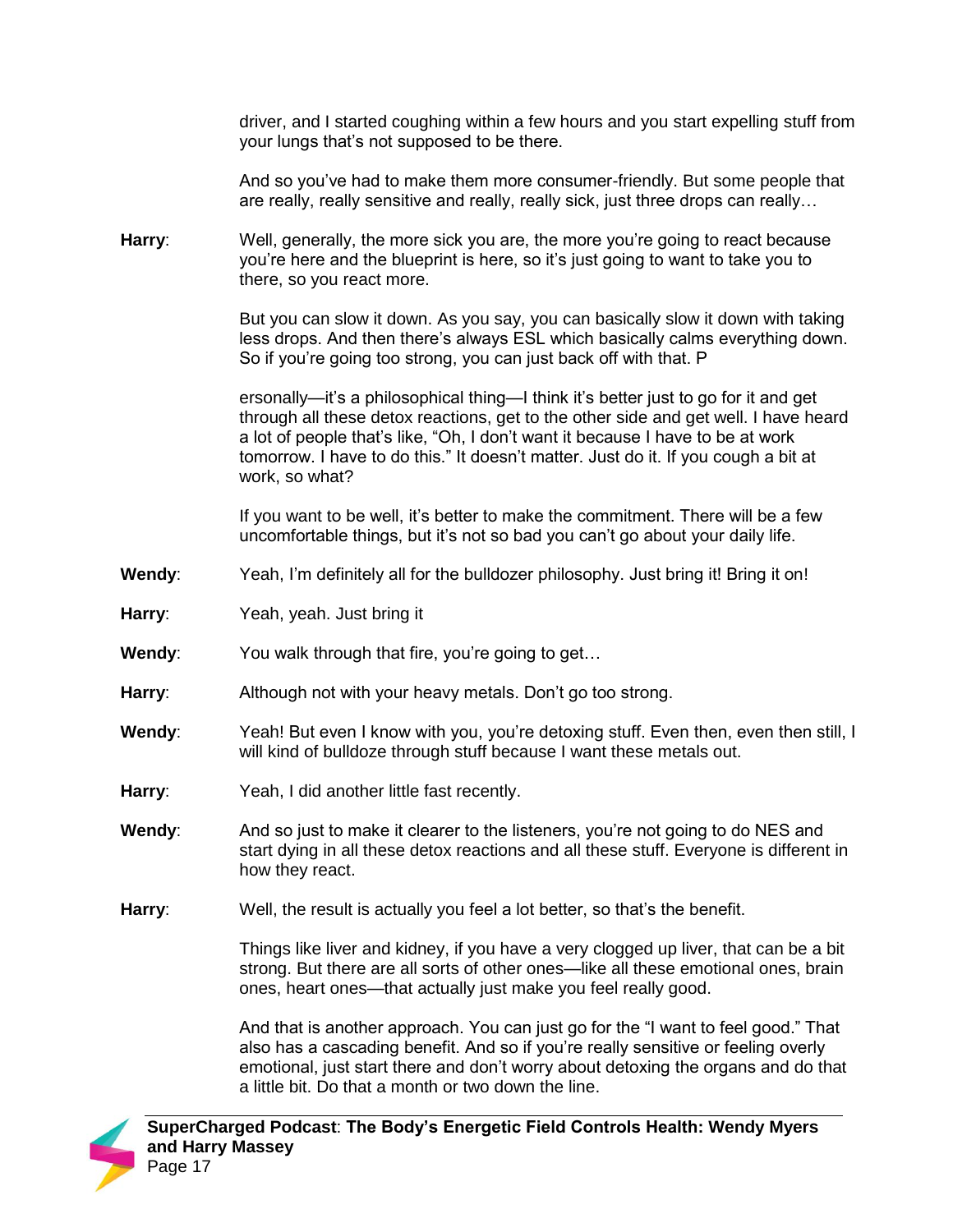**Wendy**: Yeah, yeah. That's a very good approach to get people broken in so to speak.

But it's one of those things where the basic goal of NES doing this type of bioenergetic program is increasing the energy in the body. And that's what everybody wants. So many people out there are desperate. They're taking stimulants. They're taking prescription Ritalin just to get out of bed or their Fentramin or they're even doing crystal meth or cocaine.

People are desperate to get energy and go to great lengths to do it. And everyone out there has known people that are doing this, drinking coffee all day long, whatever that looks like for other people. Their body's energy…

**Harry**: Well, it's pretty simple, health. It's pretty simple.

If you can increase your energy and reduce your stress and your information processing works properly, you end up activating your own healing system and you get better. It's pretty simple.

- **Wendy**: Yes, yes. So, the goal of NES is to build up the body's energy levels. This solves so many problems in the body.
- Harry: Build up energy, but also increase your ability to process information. If you're wiser and less stressed, that's all pretty good too.
- **Wendy**: Yes, yes. We love that!
- 00:56:22 And so you actually made a film about increasing energy in the body and many, many different ways to do that called Supercharged. Can you tell us a little bit about that film and why you decided to make that film?
- **Harry**: That's on the back of another two films.

Well, we made this other film called Living Matrix which was, basically, that one, we were just talking about the body field. Anyway, we wanted to make another film that was really just focused on this concept of energy and how energy really works in the body and goes beyond the ideas of biochemistry. It's pretty fascinating.

We're really used to this idea of the cell. We're very used to the idea that we completely live off sugars (or of course, if you're [inaudible 00:57:17], sugars or fats). But in actual fact, [inaudible 00:57:23] he said, basically, about 40% of the energy comes from that glucose and fat and oxygen mechanism.

And I'll just take it a little bit further. Ninety percent of even that mechanism actually comes from oxygen. And so then we're left with this other 60%. What's this other 60%? It's basically magnetism and light. And all of these basically works through water.

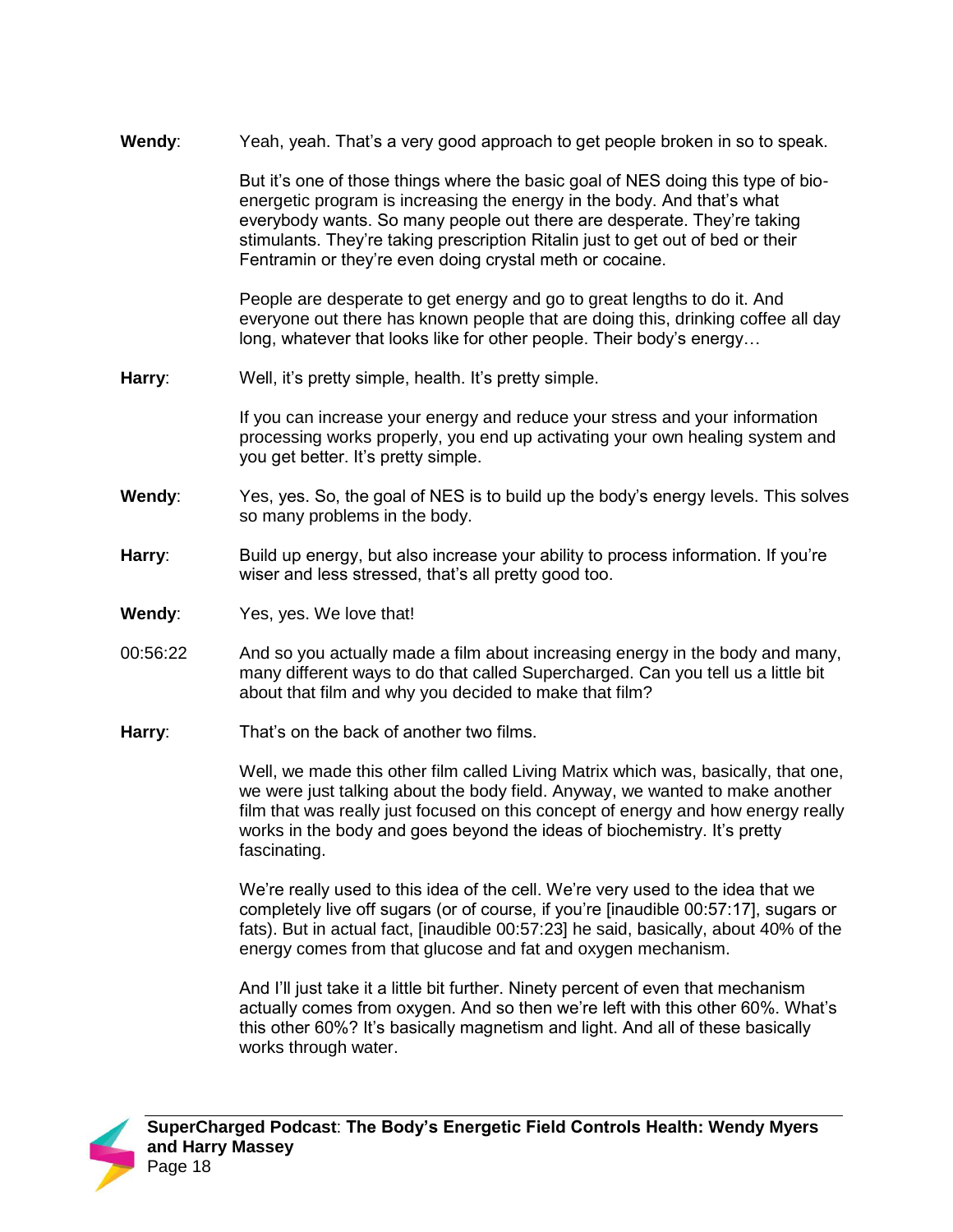If we shut off the sun, imagine taking the sun away from the planet, I mean, obviously, plants would die, but we would all die too—and the same with this idea of grounding. We don't really think that there are huge amounts of electrons from the earth. You also get energy out of earth's magnetism.

So, we wanted to make this film just to explain about how, really, we're going beyond biochemistry and what these other sources of energy are. This is obviously especially useful.

If you really learn energy—I mean, sometimes, this can happen. It certainly has in my real chronic fatigue phases. If you're glucose metabolism isn't working very well (you've got your adrenals low, you might not have enough blood glucose or sometimes it can all be too high and you might be prediabetic and the insulin isn't getting glucose into cell), if that whole carbohydrate-glucose mechanism isn't working properly, well actually, there are these other ways you can get energy just by going outside, swimming in sea water, getting all those electrons.

Or you can cheat a little bit, and you can go in saunas. Or you can really cheat and go in ozone tents where you're just flooded with negative electrons. You just get a massive high. That huge rise in energy you get from that is just pure electrons. You're basically living on pure electrons.

And just another weird fact: even in that carbohydrate-glucose mechanism, ultimately, in the whole ATP chain, if you break down—well, it's basically an electron transfer chain. Ultimately, basically, all our energy comes from electrons whether it's sequestered through foods. Where plant food comes or glucose even comes from is basically the sun. The sun shines on the plants, photosynthesize and converts that into glucose.

So, even your nice piece of fruit ultimately is sunlight energy. It's basically a condensed source of electrons. You then have to eat it in sugar format. We make these things just to give a broader point of view of how our bodies work because we can get a bit fixated on diet, which is important, but it's not the only part of the story.

**Wendy**: Yeah, and that's what I love about everything that I have learned from you, have learned from NES Health, have learned from all the three films that you have made that are impacting so many people and educating them and shining light on these different ideas that are so cutting-edge and giving us knowledge in a way to vastly improve our lives.

> That's what everybody wants. They want more energy, and they just don't know how to do it, so they're just grabbing for whatever to try to…

**Harry:** And the thing with all these stuff is—I mean, it's free to go outside. It's free to walk in the sand (or if you're not near a beach, you can walk barefoot). Especially when you're in a really compromised state, it can take time to reverse type II diabetes or adrenal fatigue and all that stuff.